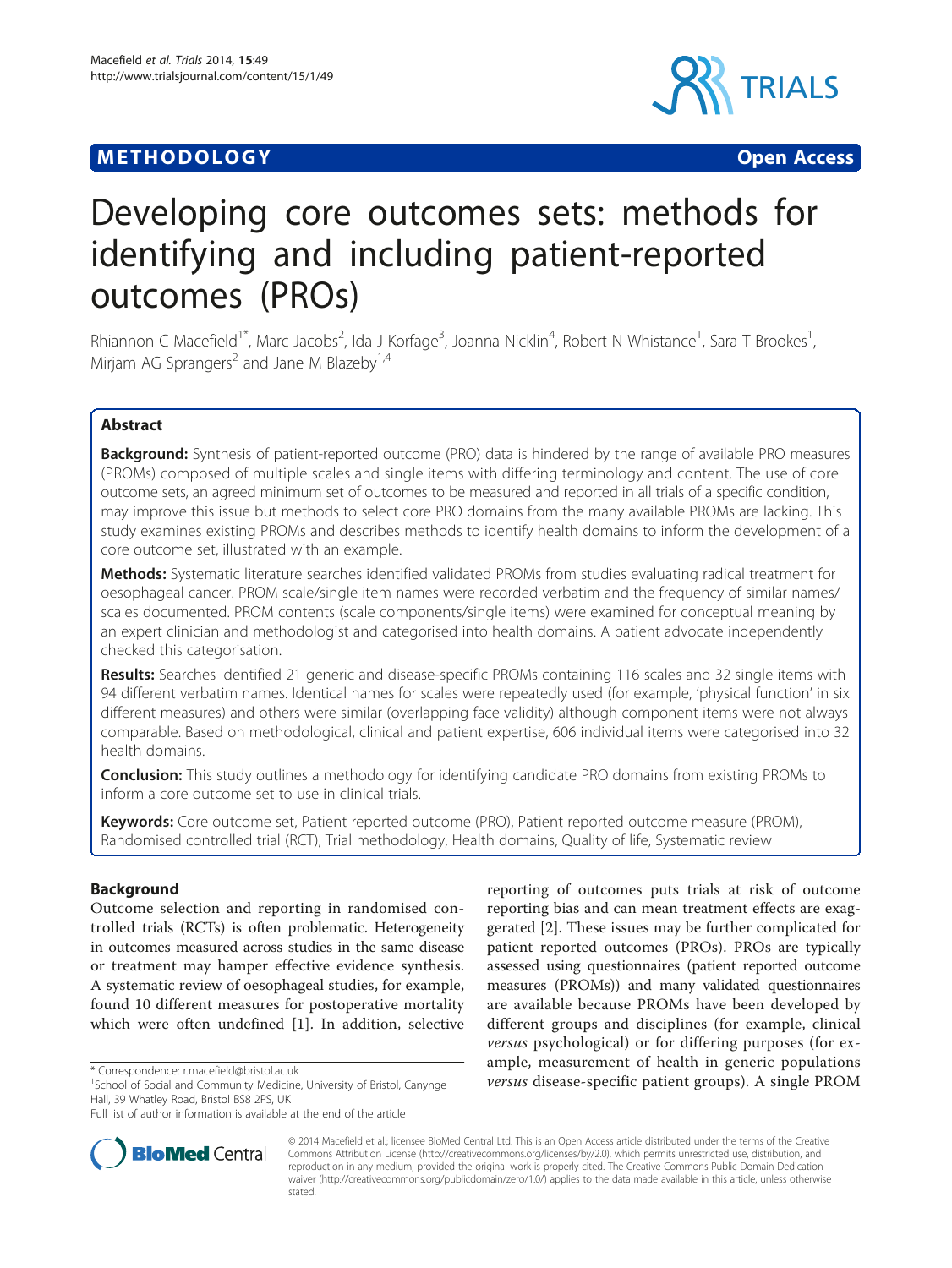can be made up of numerous scales and single items and generic and disease specific PROMs are often combined to assess a range of relevant health domains within an RCT. This means that different (and often ill-defined) outcomes may be reported and the multiplicity of items and scales may also allow selection of statistically significant rather than pre-determined a priori PRO endpoints to be reported, increasing the risk of outcome reporting bias. Problems are further accentuated for PROs because terminology of the scales and items across PROMs is not universally agreed meaning data synthesis across studies is difficult when different questionnaires are used, and while there is overlap in the issues that are measured there is also variation because PROMs have been developed by different methods and for different purposes. Potential solutions to these challenges are to develop and use core outcome sets.

Core outcome sets (COSs) are an agreed minimum set of outcome domains to be measured and reported in all trials of a particular treatment or condition [\[3](#page-9-0)]. The routine measurement of COSs has the potential to facilitate data synthesis and reduce outcome reporting bias by standardising the outcomes that are measured across studies and this has been emphasised by the COMET (Core Outcome Measures in Effectiveness Trials) initiative which supports the development and application of COSs for pragmatic (effectiveness) trials [[4\]](#page-9-0). Pragmatic trials are designed to assess whether an intervention is effective for routine clinical practice and outcomes, therefore, need to be relevant and important to patients as well as clinicians and other key decision-makers [[5](#page-9-0)]. In many cases these are the outcomes that are assessed with PROMs, particularly if the questionnaire has been developed with patient input [[6](#page-9-0)] but the availability of so many different PROMs, however, means there are problems with selecting which of the measured health domains are 'core'. The aim of this study, therefore, was to explore and report methods to identify PRO domains from the wealth of available PROMs and to use this approach to inform the development of a COS to use in pragmatic trials in a specific condition. Consensus on which outcomes to include in the final core set, and the methods to achieve this, are the focus of further research.

## Methods

This study was undertaken within one disease site and treatment - radical treatment for oesophageal cancer, selected because the research team have clinical and PROM expertise in this area and have previously tried to summarise PRO evidence [[7](#page-9-0)-[9\]](#page-9-0). There were three phases of work: (1) a systematic literature review to identify validated PROMs used in oesophageal cancer studies and the scope of these instruments; (2) a detailed content analysis to explore PROM diversity; and (3) categorisation of PROM content into health domains (Figure [1](#page-2-0)).

Identification of PROMs used in oesophageal cancer studies A systematic review was performed to identify and present the scope of existing validated PROMs in order to provide knowledge of the current of state of PRO measurement in this field.

## Search strategy

Electronic searches in MEDLINE, Embase, PsycINFO and CINAHL databases between January 2006 and May 2011 were performed. The search strategy included terms for patient-reported outcomes, oesophageal cancer, surgery and chemotherapy, radiotherapy or combined therapy (see Additional file [1](#page-8-0)). Searches were limited to studies published in English language. Relevant studies published prior to 2006 were identified from a previous systematic review [[8\]](#page-9-0). Abstracts of identified records were screened for inclusion and full text articles were assessed for eligibility by one of three reviewers (RW, MJ, RCM) with reasons for exclusion documented. No studies were excluded based on a risk of bias assessment or judgement of methodological quality because the purpose of the current study was to identify PROs rather than examine the quality of the data or treatment effect.

## Selection criteria

Included were studies that used at least one validated PROM to evaluate health-related quality of life (HRQL) after radical treatment of oesophageal cancer, including surgical, chemotherapy and/or radiotherapy interventions. Valid PROMs were defined as those that had been tested for psychometric validity and reliability in appropriate patient populations with methodology verified from published papers. No restrictions on study design or sample size were applied. Studies of palliative treatment, comparisons of clinician- or hospital-related factors, and those limited to investigating satisfaction with care or health utilities were excluded.

#### Data extraction

Data were extracted using a pre-designed form, piloted before full data extraction with a sample of included studies. Study publication date, design and treatment intervention, the name of the PROM(s), the reported PRO scales and single items, and details of any additional non-validated questions were extracted. These were recorded by one reviewer (RM) and checked by additional members of the study team (MJ, MAGS). The validated PROMs were obtained, including other validated diseasespecific PROMs known to authors. Verbatim names for the PRO scales and single items as termed by the PROM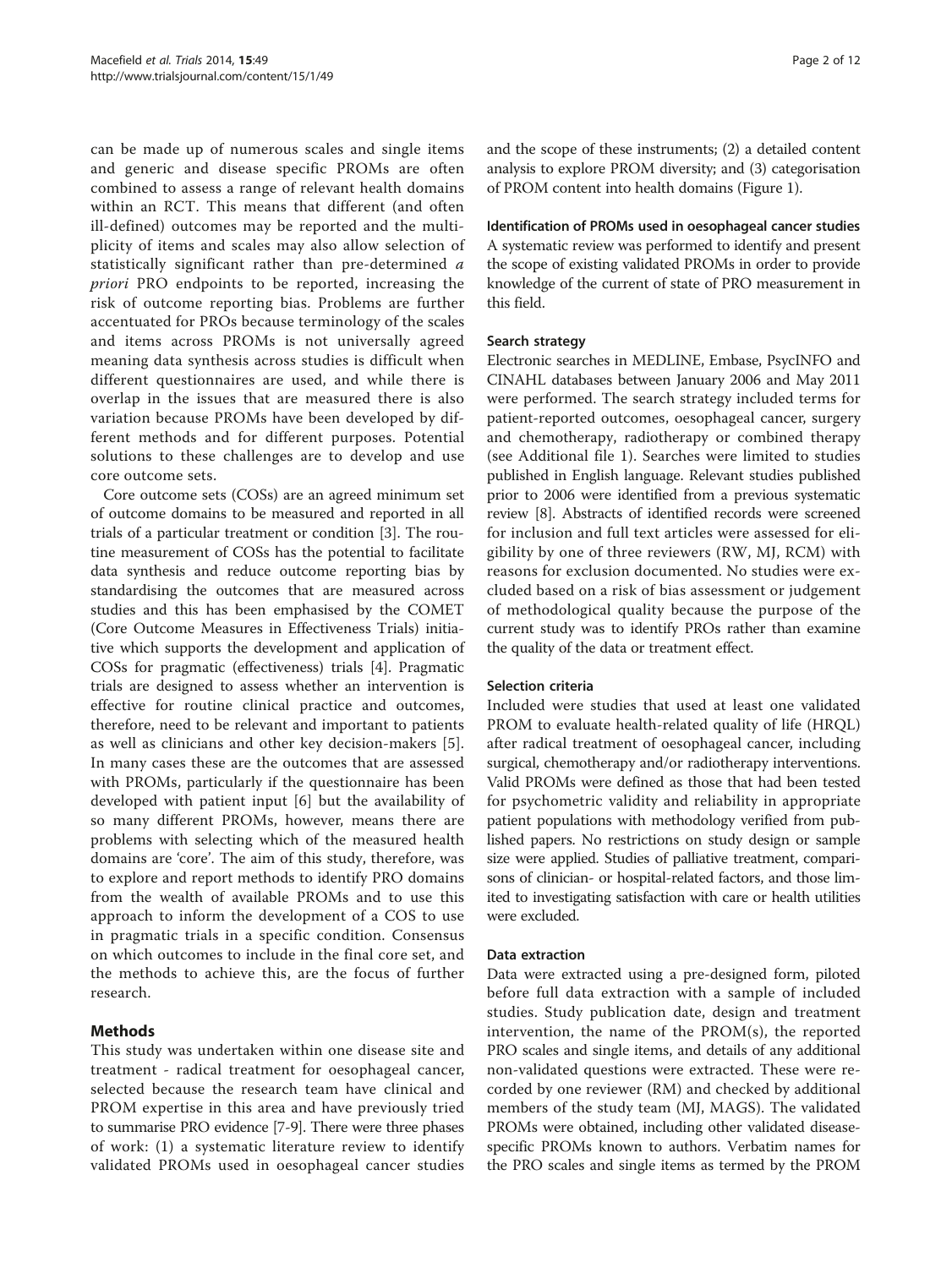<span id="page-2-0"></span>

developers were extracted and all PROM items (scale components and any single items) were recorded. Data were stored in an electronic database.

#### Examination of PROM content

A detailed content analysis of the identified instruments was performed to explore the diversity of PROs in this field. Verbatim names for scales and single items were listed. Scales with identical names and others that were similar (defined as having a least one identical word) were documented, counted and compared for consistency and overlap of the component items.

#### Categorisation into health domains

To synthesise the existing content of instruments and provide a framework for future core set development, all PROM items (scale components and any single items) were examined and systematically categorised into conceptual health domains according to the issue they addressed. This was performed by expert methodologists (an oesophageal cancer surgeon and a psychologist) with experience of questionnaire development in health-related quality of life research and cancer (JMB and MAGS) based on their knowledge, familiarity and practiced skill of grouping questionnaire items in this field. Health domains were defined as generic aspects of quality of life affected by health or disease-specific issues and symptoms [[10](#page-9-0)]. Further domains were defined until saturation, that is, all individual PROM items had been mapped onto a

domain. Issues addressed in non-validated questions were additionally mapped to domains to verify that the conceptual health domains encompassed all outcomes measured in the included studies. Mapping of items to domains was checked for completeness and consistency by two authors (IK and RCM) and a patient advocate working within oncology research to maximise validity and reliability of the method. Variances were resolved by discussion within the study team and with the senior author (JMB). Data were recorded electronically.

## Results

Identification of PROMs used in oesophageal cancer studies A total of 1,351 records were screened for inclusion and

111 full-text articles were assessed for eligibility. Of these, 56 were excluded because they did not meet the criteria for eligibility, including seven studies that used PROMs without sufficient psychometric validation. Some 55 relevant articles reporting 56 studies were identified (Table [1\)](#page-3-0) [[11](#page-9-0)-[65](#page-10-0)]. Almost all studies ( $n = 54$ , 96%) included data on PROs after surgery, either alone or with neoadjuvant chemo/radiotherapy. Nineteen validated PROMs were used (Table [1](#page-3-0)) [[56,66](#page-10-0)-[83\]](#page-11-0): nine for gastrointestinal diseases, five cancer-specific instruments and five generic instruments. One oesophageal specific PROM was adapted from a cancer instrument (adapted Rotterdam Symptom Checklist). Three were earlier versions of an updated PROM (EORTC QLQ-C36, QLQ-OES24 and MOS SF20). The most frequently used PROMs were the EORTC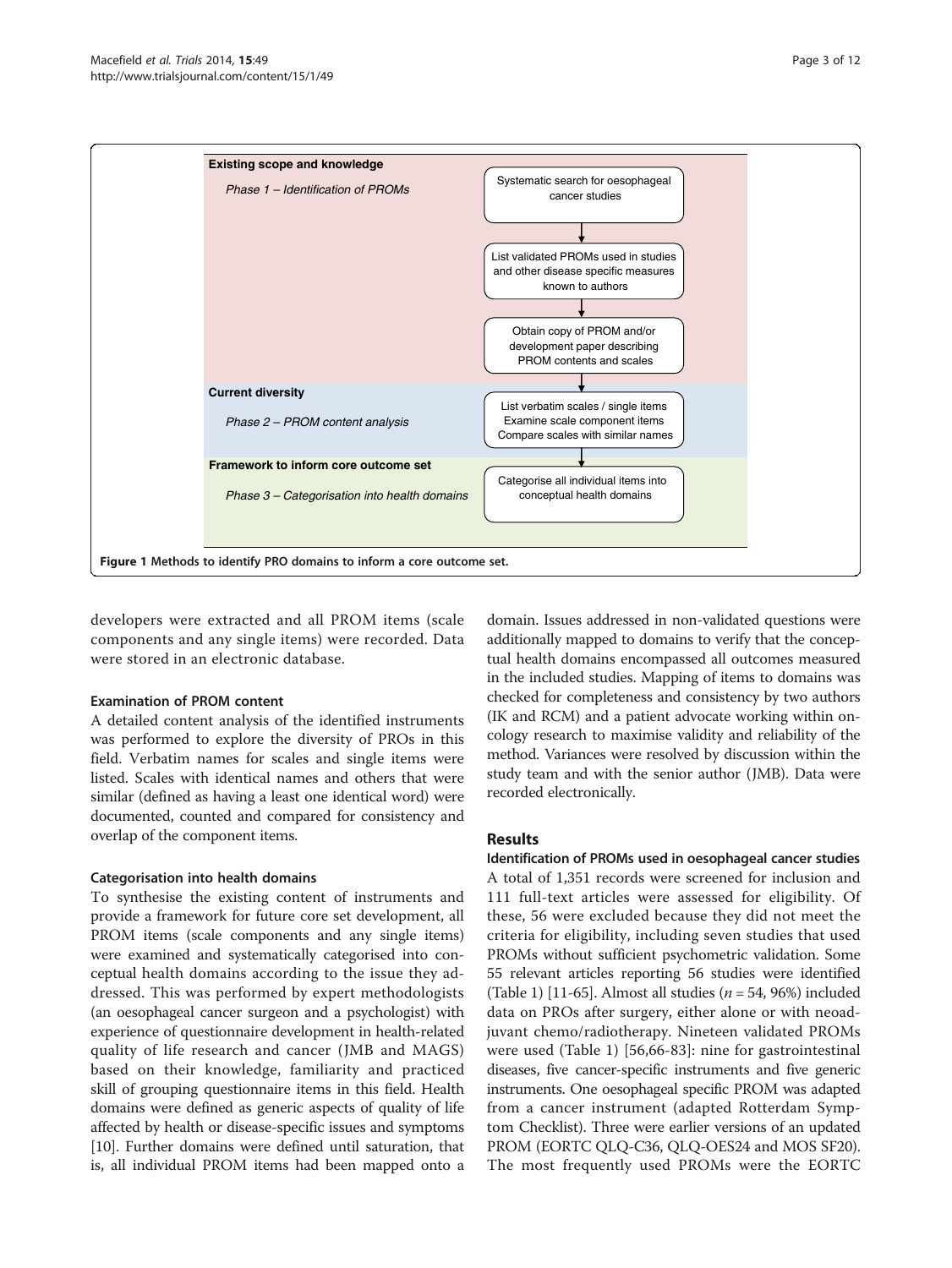<span id="page-3-0"></span>

| Table 1 Oesophageal cancer studies ( $n = 56$ ) using |  |  |
|-------------------------------------------------------|--|--|
| validated PROMs $(n = 21)$                            |  |  |

| .                                 |                                                         |                           |                                       |
|-----------------------------------|---------------------------------------------------------|---------------------------|---------------------------------------|
|                                   |                                                         | n                         | (%)                                   |
| Study design                      | <b>RCT</b>                                              | $\overline{4}$            | (7)                                   |
|                                   | Longitudinal                                            | 25                        | (45)                                  |
|                                   | Cross-sectional                                         | 27                        | (48)                                  |
| <b>Publication year</b>           | < 1995                                                  | 1                         | (2)                                   |
|                                   | 1995-1999                                               | 6                         | (11)                                  |
|                                   | 2000-2004                                               | 12                        | (21)                                  |
|                                   | 2005-2009                                               | 26                        | (46)                                  |
|                                   | 2010-2011                                               | 11                        | (20)                                  |
| Primary outcome                   |                                                         |                           |                                       |
|                                   | Clinical measure (for example,<br>morbidity, mortality) | $\mathfrak{D}$            | (4)                                   |
| PRO (for example, HRQL, symptoms) |                                                         | 40                        | (7)                                   |
|                                   | Undefined/both clinical & PRO                           | 14                        | (25)                                  |
|                                   |                                                         | Studies using<br>PROM (n) | PROM scales and<br>single items $(n)$ |
| <b>PROM</b>                       | QLQ-C30                                                 | 34                        | 15                                    |
|                                   | QLQ-OES18                                               | 19                        | 10                                    |
|                                   | <b>SF36</b>                                             | 12                        | 8                                     |
|                                   | QLQ-OES24                                               | 8                         | 11                                    |
|                                   | <b>GIQLI</b>                                            | 3                         | 5                                     |
|                                   | FACT-E                                                  | 3                         | 5                                     |
|                                   | Adapted RSCL                                            | 4                         | $4/5^a$                               |
|                                   | QLQ-C36                                                 | $\overline{2}$            | 18                                    |
|                                   | <b>GERD-HRQL</b>                                        | 1                         | $\overline{2}$                        |
|                                   | DAUGS32                                                 | 1                         | 7                                     |
|                                   | LAGS                                                    | 1                         | 3                                     |
|                                   | <b>RSCL</b>                                             | 1                         | 3                                     |
|                                   | Adapted RSCL                                            | 1                         | 5                                     |
|                                   | PNPC                                                    | 1                         | 9                                     |
|                                   | <b>WOCS</b>                                             | 1                         | 1                                     |
|                                   | MOS SF20                                                | 1                         | 6                                     |
|                                   | PAIS                                                    | 1                         | $\overline{7}$                        |
|                                   | <b>POMS</b>                                             | 1                         | 6                                     |
|                                   | <b>HADS</b>                                             | 1                         | $\overline{2}$                        |
|                                   | EQOL <sup>b</sup>                                       | 0                         | 5                                     |
|                                   | QLQ-OG25 <sup>b</sup>                                   | 0                         | 16                                    |

and a study used an adapted version with an additional scale [\[56](#page-10-0)].<br>bSourced from authors' knowledge: BPOM yet to be used in a published

bSourced from authors' knowledge; PROM yet to be used in a published study at the time of the conducted search. DAUGS: Dysfunction After Upper Gastrointestinal Surgery; EQOL: Esophageal

Quality of Life Questionnaire; FACT-E: Functional Assessment of Cancer Therapy - Esophageal; GERD-HRQL: Gastroesophageal Reflux Disease-Health Related Quality of Life; GIQLI: Gastrointestinal Quality of Life Index; HADS: Hospital Anxiety and Depression scale; HRQL: Health-related Quality of Life; LAGS: Life After Gastric Surgery index; MOS: Medical Outcomes Study; OES: Oesophageal; OG: Oesophagogastric; PAIS: Psychosocial Adjustment to Iillness Scale; POMS: Profile of Moods States; PNPC: Problems and Needs in Palliative Care; QLQ: Quality of Life Qquestionnaire; RCT: Randomised controlled trial; RSCL: Rotterdam Symptom Checklist; SF36: Short form 36; WOCS: Worry of Cancer scale.

QLQ-C30 ( $n = 34$ , 61%), and the disease-specific modules EORTC OLO-OES18, or earlier version OLO-OES24 ( $n =$ 27, 48%). PROMs were not always used in their entirety, with evidence of selective outcome reporting of scales and single items in 33 (59%), although there was variation across studies in the outcomes that were selected (data not shown). Twenty-one (37%) studies added an additional 74 non-validated items. A further two validated disease specific PROMs; the EORTC QLQ-OG25 [\[84\]](#page-11-0) and EQOL[\[85](#page-11-0)], were sourced from authors' knowledge, neither of which had been used in a published study since development and validation at the time of the conducted search (May 2011).

## Examination of PROM content

There were 116 scales (composed from 574 individual items) and 32 single items in total, with 94 different verbatim scale/item names (Table [2](#page-4-0)). 'Pain' and 'physical function' were the most common verbatim name for a scale, used in six different PROMs, but other PROM scale names were also very similar (for example, physical wellbeing, physical problems, physical distress, physical activity, role physical) (Table [3](#page-5-0)). Some scales with identical names, however, had different component items. For example, 'physical function' in one PROM consisted of seven items relating to tiredness/fatigue, feeling unwell, waking up at night, changes in appearance, physical strength, endurance and feeling unfit [[72\]](#page-10-0), compared to 'physical function' in another PROM consisting of five items that referred to strenuous activity, ability to walk certain distances, time spent in bed or a chair, and need for help with self-care [[74](#page-10-0)]. Similar heterogeneity was found for PROs assessed with single items, for example 'cough' in one PROM assessed waking at night because of coughing [[67\]](#page-10-0), whereas in another it was an assessment of coughing following eating [[69\]](#page-10-0). While the two items assessed slightly different aspects of coughing they had the same name ('cough') and thus reporting would only refer to cough and not the actual issue being assessed within the item.

#### Categorisation into health domains

All PROM individual items ( $n = 606$ ) were categorised into 32 conceptual generic or symptom specific domains by the study authors (Table [4](#page-6-0)). Illustrative examples of this categorisation process are provided for some of the generic health domains (Table [5\)](#page-8-0). The most common assessed health domain (concept), that is, the health domain that most PROM items mapped to, was emotional function, assessed in 18 of the 21 PROMs. Other commonly assessed health domains were 'pain/pain-related swallowing' (assessed in 14 different PROMs), 'physical activity/activities of daily life' (in 13 PROMs) and 'appetite/ eating/taste' (in 12 PROMs). Uncommon domains were 'spiritual issues' (assessed in one PROM) and 'dizziness/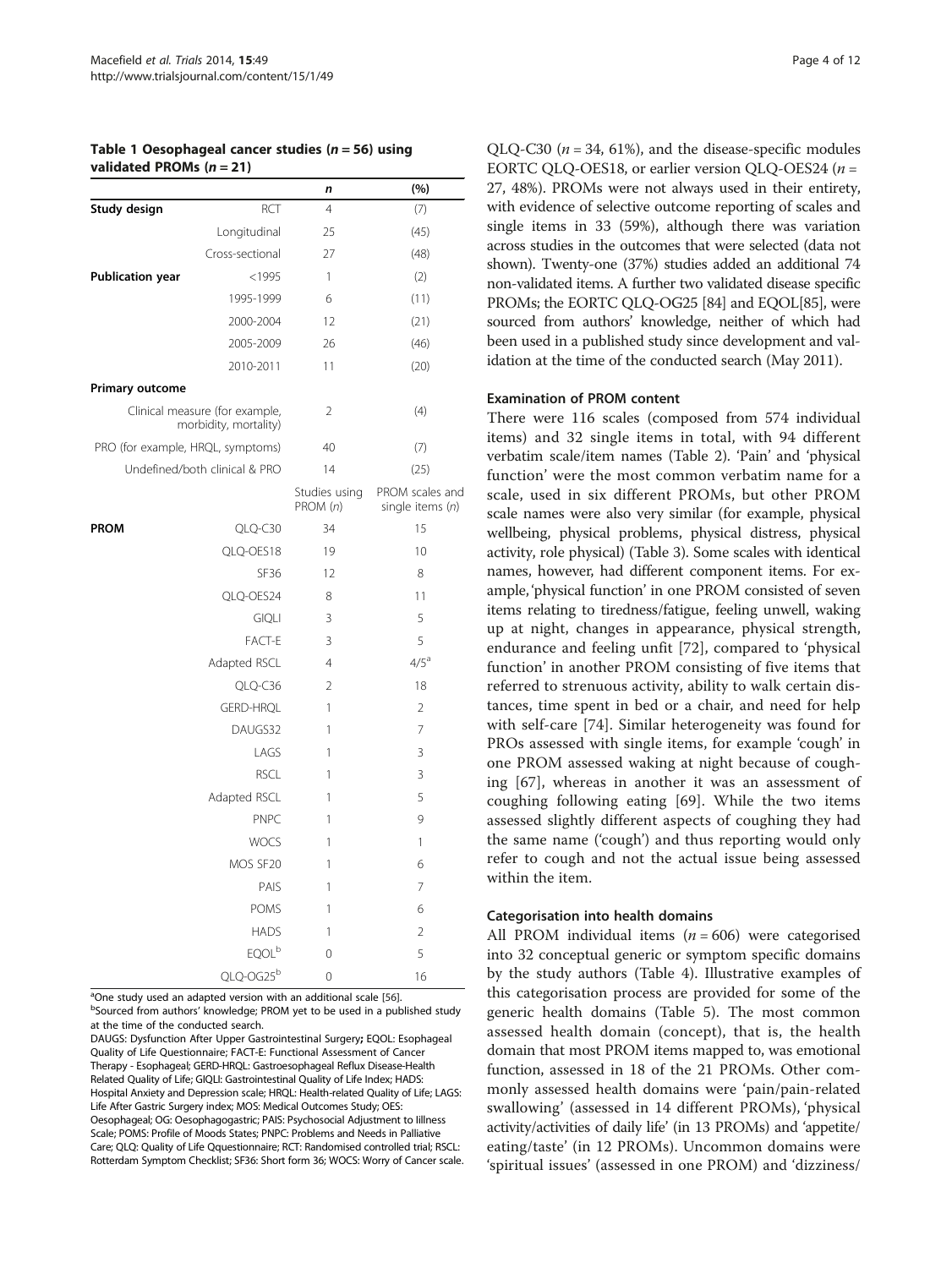#### <span id="page-4-0"></span>Table 2 Verbatim names of PROM scales and single items

| 1 Activities of daily living    | 33 Extended familyrelationships | 65 Professional care providers |
|---------------------------------|---------------------------------|--------------------------------|
| 2 Activity level                | 34 Fatigue                      | 66 Psychological symptoms      |
| 3 Anger-hostility               | 35 Fatigue-inertia              | 67 Psychological distress      |
| 4 Anxiety                       | 36 Financial difficulties       | 68 Psychological impact        |
| 5 Appetite loss                 | 37 Financial impact             | 69 Psychological issues        |
| 6 Bodily pain                   | 38 Fullness following meals     | 70 Reflux                      |
| 7 Body image                    | 39 Functional wellbeing         | 71 Role emotional              |
| 8 Choking                       | 40 General health               | 72 Role function               |
| 9 Cognitive function            | 41 Global evaluations           | 73 Role physical               |
| 10 Confusion-bewilderment       | 42 Global QOL                   | 74 Sexual relationships        |
| 11 Constipation                 | 43 Global satisfaction          | 75 Sleep disturbances          |
| 12 Cough                        | 44 Global life satisfaction     | 76 Social activities           |
| 13 Deglutition                  | 45 Hair loss                    | 77 Social environment          |
| 14 Deglutition disturbances     | 46 Health perceptions           | 78 Social function             |
| 15 Depression                   | 47 Healthcare orientation       | 79 Social issues               |
| 16 Depression-dejection         | 48 Heartburn                    | 80 Social/family wellbeing     |
| 17 Diarrhoea                    | 49 Indigestion                  | 81 Speech                      |
| 18 Diarrhoea/constipation       | 50 Information needs            | 82 Spiritual issues            |
| 19 Difficulty in swallowing     | 51 Insomnia                     | 83 Stool formation             |
| 20 Domestic environment         | 52 Loss of independence         | 84 Swallowing problems         |
| 21 Dry mouth                    | 53 Loss of weight               | 85 Symptoms                    |
| 22 Dumping                      | 54 Medical treatment            | 86 Symptoms of GERD            |
| 23 Dysphagia                    | 55 Mental health                | 87 Taste                       |
| 24 Dyspnoea                     | 56 Nausea & vomiting            | 88 Tension-anxiety             |
| 25 Eating                       | 57 Odynophagia                  | 89 Trouble swallowing saliva   |
| 26 Eating restrictions          | 58 Pain                         | 90 Vigour-activity             |
| 27 Eating with others           | 59 Physical symptoms            | 91 Vitality                    |
| 28 Emotion                      | 60 Physical activity            | 92 Vocational environment      |
| 29 Emotional function           | 61 Physical distress            | 93 Weight                      |
| 30 Emotional problems (anxiety) | 62 Physical function            | 94 Worry/fear of recurrence    |
| 31 Emotional wellbeing          | 63 Physical problems            |                                |
| 31 Esophageal cancer scale      | 64 Physical wellbeing           |                                |

GERD: Gastroesophageal reflux disease; QOL: Quality of life.

dumping' (assessed in two PROMs). Non-validated questions predominantly focused on eating and therefore were mapped onto the 'appetite/eating/taste' domain. A patient advocate checked the categorisation of items into health domains and there were no difference of opinion.

## Discussion

This study comprehensively analysed PROs from studies in radical treatment for oesophageal cancer. Some 116 scales and 32 single items were identified from 21 validated PROMs. As many as 94 different verbatim names were used to describe PRO scales and single items and although many names were similar, content examination

revealed component questions did not always address comparable issues. In-depth examination and categorisation of PROM contents concluded that together they addressed 32 different health domains demonstrating the vast overlap between PROMs.

Our findings show how evidence synthesis of oesophageal cancer PROs may be hampered because of the range of PROMs used in trials and the multiple scales and single items within them, often with inconsistent and nontransparent terminology. Core outcome sets aim to reduce this problem by identifying and prioritising the important health domains to be measured in all studies. The development of core outcome sets in other clinical areas has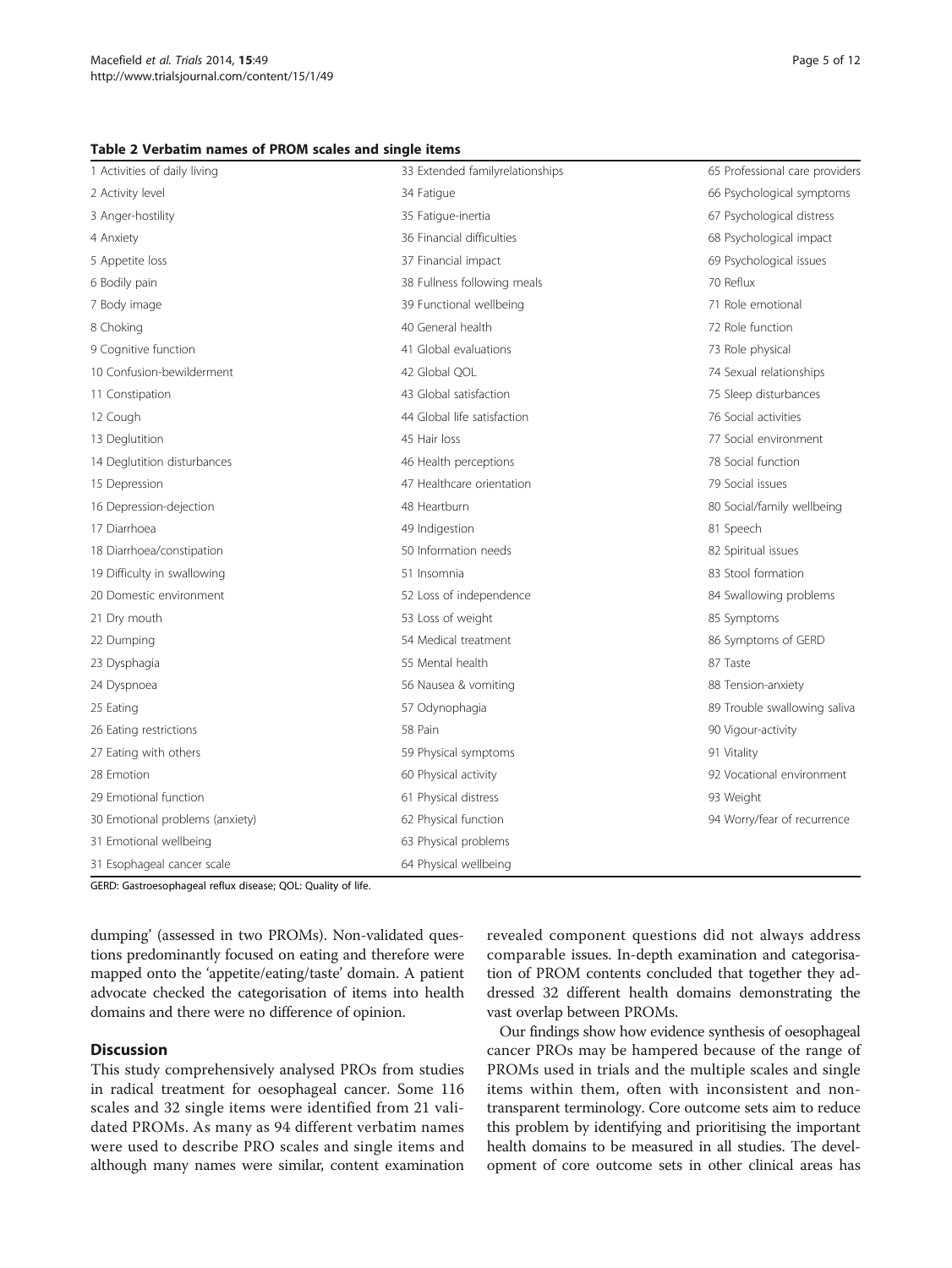#### <span id="page-5-0"></span>Table 3 Identical and similar names for PRO scales used in different PROMs

## Table 3 Identical and similar names for PRO scales used in different PROMs (Continued)

| Scale name                    | PROMs using identical Scales with similar <sup>a</sup><br>scale name | names (origin PROM)                                                              | Role function                                       | MOS SF <sub>20</sub> |  |  |
|-------------------------------|----------------------------------------------------------------------|----------------------------------------------------------------------------------|-----------------------------------------------------|----------------------|--|--|
| Pain                          | QLQ C30                                                              | Bodily pain (SF 36)                                                              |                                                     | QLQ C30              |  |  |
|                               | QLQ C36                                                              |                                                                                  |                                                     | QLQ C36              |  |  |
|                               | QLQ OES18                                                            |                                                                                  | Symptoms                                            | <b>GIQLI</b>         |  |  |
|                               | QLQ OES24                                                            |                                                                                  |                                                     | LAGS                 |  |  |
|                               | QLQ OG25                                                             |                                                                                  |                                                     | <b>EQOL</b>          |  |  |
|                               | DAUG 32                                                              |                                                                                  | Activity level                                      | <b>RSCL</b>          |  |  |
| Physical function             | MOS SF20                                                             | Physical wellbeing (FACT-E)                                                      |                                                     | RSCL (adap           |  |  |
|                               | QLQ C30                                                              | Physical problems (PNPC)                                                         | Anxiety                                             | QLQ OG25             |  |  |
|                               | QLQ C36                                                              | Physical distress (RSCL)                                                         |                                                     | <b>HADS</b>          |  |  |
|                               | SF 36                                                                | Physical activity (DAUG 32)                                                      | Cognitive function                                  | QLQ C30              |  |  |
|                               | <b>EQOL</b>                                                          | Role physical (SF 36)                                                            |                                                     | QLQ C36              |  |  |
|                               | <b>GIQLI</b>                                                         |                                                                                  | Eating                                              | QLQ OES1             |  |  |
| Social function               | QLQ C30                                                              | Social activities (PNPC)                                                         |                                                     |                      |  |  |
|                               | QLQ C36                                                              | Social environment (PAIS)                                                        |                                                     | QLQ OES2             |  |  |
|                               | SF 36                                                                | Social issues (PNPC)                                                             |                                                     |                      |  |  |
|                               | <b>EQOL</b>                                                          | Social/family wellbeing                                                          | Fatigue                                             | QLQ C30              |  |  |
|                               |                                                                      | (FACT-E)                                                                         |                                                     | QLQ C36              |  |  |
|                               | <b>GIQLI</b>                                                         |                                                                                  | Mental Health                                       | MOS SF20             |  |  |
| Activities of<br>daily living | PNPC                                                                 |                                                                                  |                                                     | SF 36                |  |  |
|                               | EQOL                                                                 |                                                                                  | Deglutition                                         | QLQ OES2             |  |  |
|                               | RSCL                                                                 |                                                                                  | Depression                                          | <b>HADS</b>          |  |  |
| Dysphagia                     | QLQ OES18                                                            |                                                                                  |                                                     |                      |  |  |
|                               | QLQ OES24                                                            |                                                                                  | General health                                      | SF 36                |  |  |
|                               | QLQ OG25                                                             |                                                                                  |                                                     |                      |  |  |
| Emotional function QLQ C30    |                                                                      | Emotional wellbeing<br>(FACT-E)                                                  | a'similar' = one or more identical w                |                      |  |  |
|                               | QLQ C36                                                              | been undertaken using a                                                          |                                                     |                      |  |  |
|                               | <b>EQOL</b>                                                          | Emotion (GIQLI)                                                                  | the approach to includin                            |                      |  |  |
|                               |                                                                      | Role emotional (SF 36)                                                           | arthritis, for example, t<br>Rheumatology (ACR) co  |                      |  |  |
| Global QOL                    | QLQ C30                                                              | Global life satisfaction                                                         | mittee of experts (16 pr                            |                      |  |  |
|                               | QLQ C36                                                              | (LAGS)                                                                           | ritis trials, health servi                          |                      |  |  |
| Nausea & Vomiting             | DAUG 32                                                              |                                                                                  | who reviewed the literatur                          |                      |  |  |
|                               | QLQ C30                                                              | (for example, sensitivity to                                                     |                                                     |                      |  |  |
|                               | QLQ C36                                                              | correlated with a definite                                                       |                                                     |                      |  |  |
| Psychological<br>distress     | <b>RSCL</b>                                                          | inal group process to reco                                                       |                                                     |                      |  |  |
|                               | RSCL(adapted)                                                        | a list of core outcomes.<br>lised at a specialist intern<br>Outcome Measures for |                                                     |                      |  |  |
|                               | PAIS                                                                 | Psychological symptoms<br>(RSCL, adapted)                                        | and contained both clini                            |                      |  |  |
| Reflux                        | DAUG 32                                                              |                                                                                  | were not involved in th<br>were specific (for examp |                      |  |  |
|                               | QLQ OG25                                                             |                                                                                  | more general domains                                |                      |  |  |
|                               | QLQ OES18                                                            |                                                                                  | with recommendations of                             |                      |  |  |

|                    | QLQ C30        |                                       |
|--------------------|----------------|---------------------------------------|
|                    | QLQ C36        |                                       |
| Symptoms           | <b>GIQLI</b>   | Physical symptoms<br>(RSCL, adapted)  |
|                    | LAGS           | Symptoms of GERD                      |
|                    | <b>EQOL</b>    | (GERD-HRQL)                           |
| Activity level     | <b>RSCL</b>    | Vigour-activity (POMS)                |
|                    | RSCL (adapted) |                                       |
| Anxiety            | QLQ OG25       | Tension-anxiety (POMS)                |
|                    | <b>HADS</b>    |                                       |
| Cognitive function | QLQ C30        |                                       |
|                    | QLQ C36        |                                       |
| Eating             | QLQ OES18      | Eating restrictions<br>(QLQ OG25)     |
|                    | QLQ OES24      | Eating with others<br>(QLQ OG25)      |
| Fatigue            | QLQ C30        | Fatigue-Inertia (POMS)                |
|                    | OLO C36        |                                       |
| Mental Health      | MOS SF20       |                                       |
|                    | SF 36          |                                       |
| Deglutition        | QLQ OES24      | Deglutition disturbances<br>(DAUG 32) |
| Depression         | <b>HADS</b>    | Depression-dejection<br>(POMS)        |
| General health     | SF 36          | Health perceptions<br>(MOS SF20)      |

e or more identical word.

ertaken using a range of methods, in particular ach to including PROs [\[86-89\]](#page-11-0). In rheumatoid for example, the initial American College of ology (ACR) core set was developed by a comexperts (16 professionals in rheumatoid arths, health services research and biostatistics) wed the literature on the validity of trial outcomes ple, sensitivity to change or how well it predicted/ with a definite clinical change) and used a nomprocess to recommend and reach consensus on ore outcomes. The list was presented and finaspecialist international conference (OMERACT: Measures for Rheumatology in Clinical Trials) and both clinical and PROs, although patients involved in the consensus process. Outcomes cific (for example, number of swollen joints) or eral domains (for example, functional status), with recommendations on how to measure the outcomes decided later [[86](#page-11-0)]. Subsequent OMERACT conference discussions and workshops deliberately involved patients and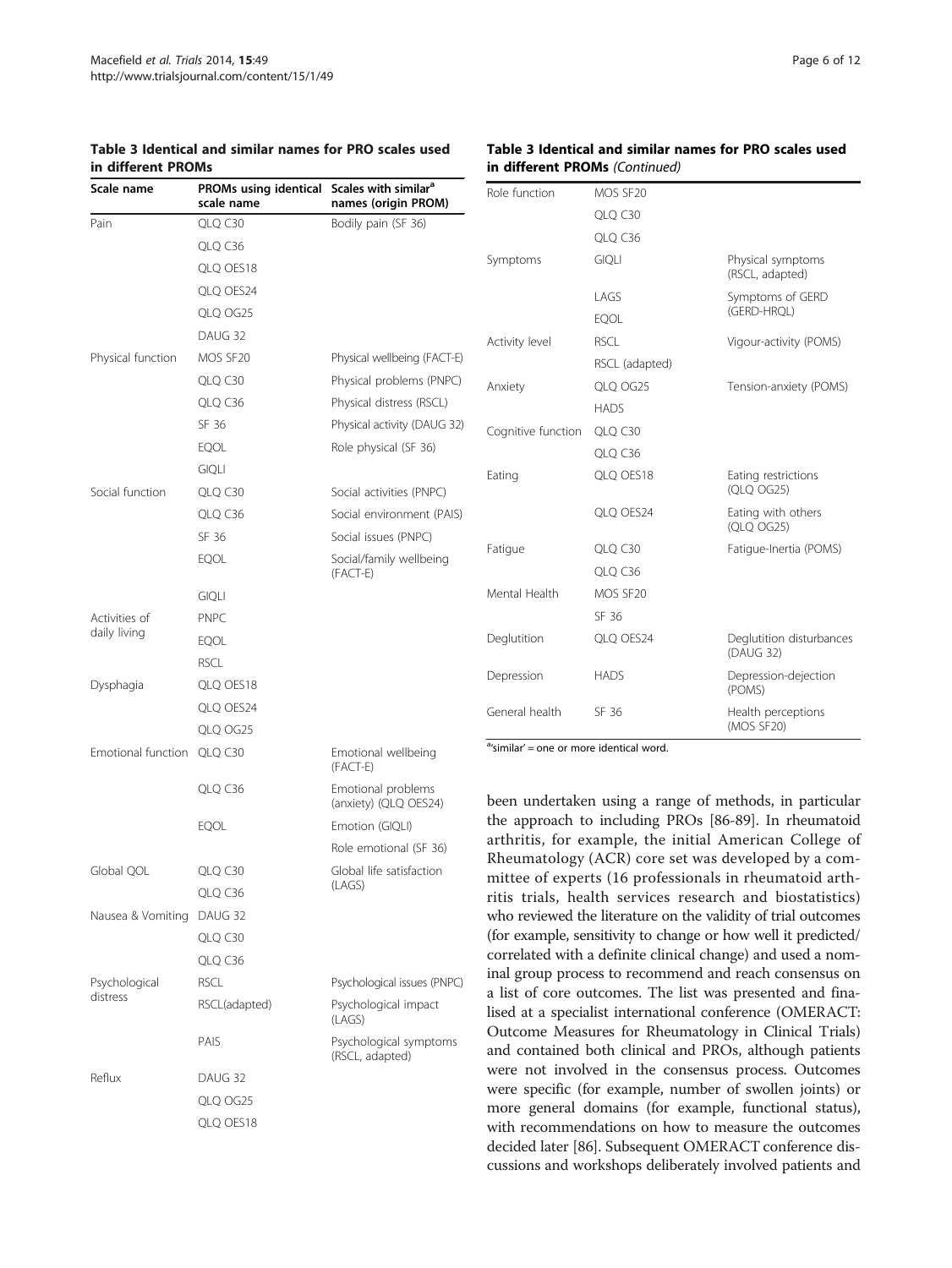|                                       |                          |                |                |                | Specific measures for gastrointestinal disease |                |                |                                            |                |         |                                              |                | Cancer specific measures |                |                 |             |                |              |                          |                | Generic<br>measures |                                                                 |
|---------------------------------------|--------------------------|----------------|----------------|----------------|------------------------------------------------|----------------|----------------|--------------------------------------------|----------------|---------|----------------------------------------------|----------------|--------------------------|----------------|-----------------|-------------|----------------|--------------|--------------------------|----------------|---------------------|-----------------------------------------------------------------|
| PRO domain                            |                          |                | <b>HRQL</b>    |                | EQOL FACT-E GERD- GIQLI DAUGS 32 LAGS          |                | $QLQ-$         | QLQ-<br>OG25 OES18 OES24 RSCL <sup>a</sup> | QLQ-           | Adapted | Adapted RSCL PNPC QLQ- QLQ-<br><b>RSCL</b> b |                |                          | C30            | C <sub>36</sub> | <b>WOCS</b> | $Sf-20$        |              | MOS PAIS POMS SF 36 HADS |                |                     | Frequency<br>assessed in<br>PROMs (total<br>number of<br>items) |
| Disease specific                      |                          |                |                |                |                                                |                |                |                                            |                |         |                                              |                |                          |                |                 |             |                |              |                          |                |                     |                                                                 |
| Pain/pain-related<br>swallowing       |                          | $\mathcal{E}$  | $\overline{1}$ | $\overline{1}$ | $\overline{2}$                                 | $\overline{1}$ | $\mathbf{3}$   | $\mathbf{3}$                               | $\mathsf 3$    |         | 5                                            | 6              | $\overline{1}$           | $\overline{2}$ | $\overline{1}$  |             | $\overline{1}$ |              |                          | $\overline{2}$ |                     | 15 (35)                                                         |
| Appetite/eating/<br>taste             | $\overline{4}$           | $\overline{3}$ |                | $\overline{4}$ | 5                                              | $\overline{1}$ | 6              | $\overline{4}$                             | $\overline{4}$ |         | 3                                            | $\overline{1}$ | $\overline{1}$           | $\mathbf{1}$   | $\overline{1}$  |             |                |              |                          |                |                     | 13 (38)                                                         |
| Fatigue                               |                          | $\overline{1}$ |                | $\overline{1}$ | $\overline{2}$                                 | $\overline{1}$ |                |                                            |                |         | $\overline{1}$                               | 2              | $\overline{1}$           | $\overline{3}$ | $\overline{3}$  |             |                |              | 15                       | $\overline{4}$ |                     | 11(34)                                                          |
| Dysphagia/<br>swallowing saliva       | $\overline{1}$           | $\overline{4}$ |                | $\overline{1}$ | $\overline{2}$                                 | $\overline{1}$ | $\overline{4}$ | $\overline{4}$                             | $\overline{4}$ |         | $\overline{2}$                               |                | $\overline{1}$           |                |                 |             |                |              |                          |                |                     | 11(25)                                                          |
| Regurgitation/<br>vomiting            | $\overline{1}$           |                |                | $\overline{1}$ | 5                                              | $\mathbf{1}$   | $\overline{1}$ | $\overline{1}$                             | $\overline{1}$ |         | $\overline{2}$                               |                | $\overline{1}$           |                | $\overline{1}$  |             |                |              |                          |                |                     | 11(16)                                                          |
| Reflux/heartburn                      | $\overline{\phantom{0}}$ |                | 6              | $\mathbf{1}$   | $\overline{2}$                                 |                |                | $\mathbf{1}$                               | $\overline{1}$ |         | $\mathbf{1}$                                 | $\overline{1}$ |                          |                |                 |             |                |              |                          |                |                     | 10(16)                                                          |
| Nausea                                |                          | $\overline{1}$ |                | $\overline{1}$ | $\overline{1}$                                 | $\overline{1}$ |                |                                            |                |         | $\mathbf{1}$                                 | $\mathbf{1}$   | $\overline{1}$           |                | $\overline{1}$  |             |                |              |                          |                |                     | 9(9)                                                            |
| Belching/<br>bloating/gas             | $\overline{1}$           |                |                | $\overline{4}$ | $\mathsf{3}$                                   | $\overline{1}$ |                |                                            | $\overline{1}$ |         | $\mathbf{1}$                                 |                |                          |                |                 |             |                |              |                          |                |                     | 7(12)                                                           |
| Diarrhoea/frequent<br>bowel movements |                          |                |                | 5              | $\overline{2}$                                 | $\overline{1}$ |                |                                            |                |         | $\overline{1}$                               |                | $\overline{1}$           | -1             | $\overline{1}$  |             |                |              |                          |                |                     | 7(12)                                                           |
| Cough                                 |                          | $\overline{1}$ |                |                |                                                | $\overline{1}$ |                | 1                                          | $\mathbf{1}$   |         |                                              |                | $\overline{1}$           |                |                 |             |                |              |                          |                |                     | 7(7)                                                            |
| Choking                               |                          | $\overline{1}$ |                |                | $\mathbf{1}$                                   | $\overline{1}$ |                | 1                                          | 1              |         | $\mathbf{1}$                                 |                |                          |                |                 |             |                |              |                          |                |                     | 7(7)                                                            |
| Dry mouth                             |                          | $\overline{1}$ |                |                |                                                |                | $\overline{1}$ | $\overline{1}$                             | $\overline{1}$ |         | $\mathbf{1}$                                 | $\overline{1}$ |                          |                |                 |             |                |              |                          |                |                     | 6(6)                                                            |
| Breathing                             |                          | $\overline{1}$ |                |                |                                                |                |                |                                            |                |         | $\mathbf{1}$                                 | $\mathbf{1}$   | $\overline{1}$           |                |                 |             |                |              |                          |                |                     | 6(6)                                                            |
| Weight                                | $\mathbf{1}$             | $\overline{1}$ |                |                | $\mathbf{1}$                                   | $\mathbf{1}$   |                |                                            | $\mathbf{1}$   |         |                                              |                |                          |                |                 |             |                |              |                          |                |                     | $6(6)$                                                          |
| Communication/<br>speech difficulties |                          | $\overline{2}$ |                |                |                                                |                | $\mathbf{1}$   | $\overline{1}$                             | $\overline{1}$ |         | $\overline{1}$                               |                |                          |                |                 |             |                |              |                          |                |                     | 5(6)                                                            |
| Eating - social<br>impact             | $\overline{1}$           | $\overline{1}$ |                |                |                                                |                | $\mathbf{1}$   | $\overline{1}$                             | $\overline{1}$ |         |                                              |                |                          |                |                 |             |                |              |                          |                |                     | 5(5)                                                            |
| Sexual function                       |                          |                |                | $\overline{1}$ |                                                |                |                |                                            |                |         |                                              | $\overline{1}$ | $\overline{1}$           |                |                 |             |                | 6            |                          |                |                     | 4(9)                                                            |
| Constipation                          |                          |                |                | $\overline{1}$ |                                                |                |                |                                            |                |         |                                              |                | $\mathbf{1}$             |                | $\overline{1}$  |             |                |              |                          |                |                     | 4(4)                                                            |
| Hair loss                             |                          |                |                |                |                                                |                | $\overline{1}$ |                                            | $\overline{1}$ |         |                                              | $\overline{1}$ | $\overline{1}$           |                |                 |             |                |              |                          |                |                     | 4(4)                                                            |
| Body image                            |                          |                |                | $\overline{1}$ |                                                |                | $\mathbf{1}$   |                                            |                |         |                                              |                | $\mathbf{1}$             |                |                 |             |                | $\mathbf{1}$ |                          |                |                     | 4(4)                                                            |
| Dizziness/<br>dumping                 |                          |                |                |                | 5                                              | $\overline{2}$ |                |                                            |                |         |                                              |                | $\overline{1}$           |                |                 |             |                |              |                          |                |                     | 3(8)                                                            |

## <span id="page-6-0"></span>Table 4 Categorised PRO health domains showing number of items in existing PROMs assessing each domain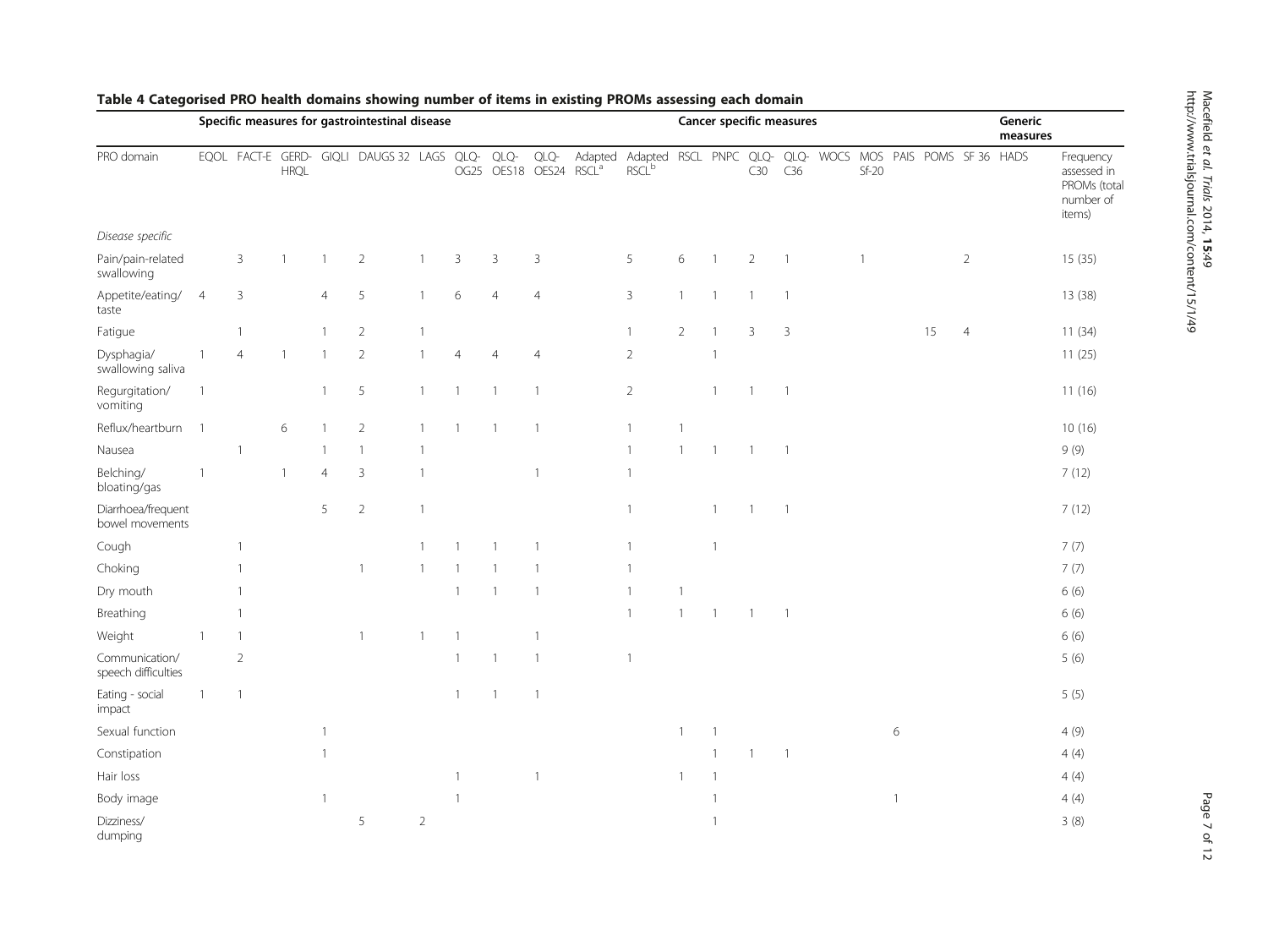## Generic Emotional function 2 8 6 3 2 3 7 5 7 19 4 8 4 5 6 43 5 14 18 (151) Role physical/ADLs 2 2 1 2 8 8 8 9 3 4 3 4 5 13 (59) Physical function 2 3 1 25 3 4 4 6 5 1 9 11 (63) Social function 1 1 7 1 19 2 2 1 17 2 9 (52) Generic health 1 1 1 1 5 2 6 7 (17) Sleep 1 1 1 1 1 1 1 7 (7) Global QOL 1 6 (10) 1 4 1 1 2 6 (10) 1 6 (10)  $\hbox{Cognition} \hskip 1.2cm 1 3 2 1 7 5 (14)$ Role emotional  $\overline{2}$  4  $\overline{2}$  3  $\overline{4}$  4 (11) Financial issues  $\begin{pmatrix} 8 \end{pmatrix}$ Spiritual issues 2 1 (2)

<sup>a</sup> Adapted RSCL - de Boer study. <sup>b</sup>Adapted RCSL - van Knippenberg study ADLs: Activities of daily life.

#### Table 4 Categorised PRO health domains showing number of items in existing PROMs assessing each domain (Continued)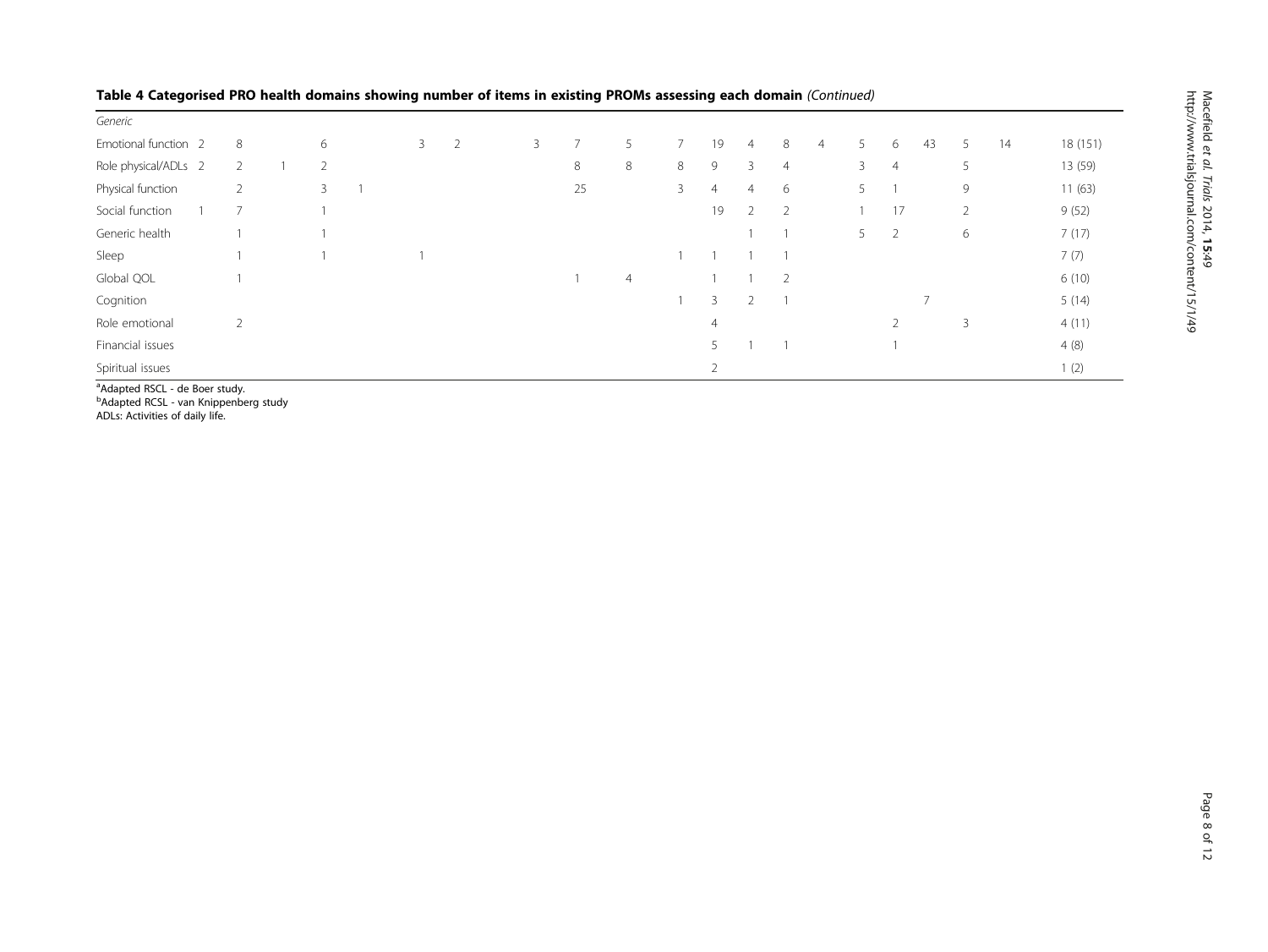<span id="page-8-0"></span>Table 5 Selected categorised health domains and example PROM items mapped to these domains

| PRO domain         | Example items (origin PROM)                                                                                       |
|--------------------|-------------------------------------------------------------------------------------------------------------------|
| Emotional function | Did you feel tense? (QLQ-C30)                                                                                     |
|                    | I feel sad (FACT-E)                                                                                               |
|                    | How often in the past two weeks have you felt fearful of cancer recurrence? (EQOL)                                |
| Role physical/ADLs | Has your illness interfered with your ability to do your job? (PAIS)                                              |
|                    | If you take medicine, does this affect your daily life? (GERD-HRQL)                                               |
|                    | Does your health now limit you in bathing or dressing yourself? (SF 36)                                           |
| Physical function  | Because of your illness, how much physical strength have you lost? (GIQLI)                                        |
|                    | Did you have any trouble taking a long walk? (QLQ-C30)                                                            |
|                    | am forced to spend time in bed (FACT-E)                                                                           |
| Social function    | How limited have you been in the past two weeks visiting friends or relatives? (EQOL)                             |
|                    | To what extent have your personal relations with people close to you worsened because of your illness? (GIQLI)    |
|                    | Are you still as interested in your leisure time activities and hobbies as you were prior to your illness? (PAIS) |
| Generic health     | How often during the past two weeks have you felt unwell (GIQLI)                                                  |
|                    | How would you rate your overall health during the past week? (QLQ-C30)                                            |
|                    | seem to get sick a little easier than other people (SF 36)                                                        |

ADLs: Activities of daily life.

led to the addition of fatigue in the ACR core set [\[87,90](#page-11-0)], and continued work using interviews with patients, identified further important PROs [\[5](#page-9-0)]. This led to the development of a 'patient core set' of disease-specific and global outcome domains solely derived from patient opinion to complement the professional ACR core set [[88](#page-11-0)]. Our current study methodology ensures that the patient perspective and relevant PROs inform the development of a core set of outcome domains from an early stage, because it examines the content of validated PROMs which are developed with significant patient involvement. The identified PRO domains will be prioritised using a Delphi method to reach consensus on the important to include in the core outcome set, alongside clinical outcomes [[1\]](#page-9-0), and is the focus of future work. Patients, surgeons and clinical nurse specialists will be surveyed to ensure the opinions of all key stakeholders are sought, a recommended approach by the COMET (Core Outcome Measures in Effectiveness Trials) initiative [\[4](#page-9-0)].

This study included a detailed systematic search to identify PROs measured in oesophageal cancer studies and used rigourous methodology to identify health domains, however, it does have weaknesses. The categorisation of question items into health domains was performed by two experts and independently checked by other members of the research team, including a patient advocate, but it is possible that others may have categorised items differently. Inter-rater reliability statistics could have been recorded to describe agreement between the experts when categorising items. Future work therefore is needed to standardised and validate this method. In addition, presentation of the methodology to a greater number of patients or patient representatives could strengthen the robustness and reliability of the categorisation process.

#### Conclusion

In summary, this study demonstrates there is diversity in the PROMs selected to evaluate radical treatment for oesophageal cancer. Within and between PROMs there is a lack of clarity between named scales and items and the underlying health domains being assessed meaning data synthesis is limited. A methodology for identifying important PRO health domains is proposed which can be used to inform the development of a core set of health domains. Following this it will be necessary to determine accurate and efficient ways to measure these core domains, drawing on items banks developed by initiatives such as PROMIS (Patient Reported Outcomes Measurement Information System) and COSMIN (Consensus-based Standards for the selection of health status Measurement Instruments) [\[91,92\]](#page-11-0).

## Additional file

[Additional file 1:](http://www.biomedcentral.com/content/supplementary/1745-6215-15-49-S1.doc) Search strategy as applied to MEDLINE (OVID).

#### Abbreviations

COS: Core outcome set; HRQL: Health-related quality of life; PRO: Patient-reported outcome; PROM: Patient-reported outcome measure; RCT: Randomised controlled trial

#### Competing interests

The authors declare they have no competing interests.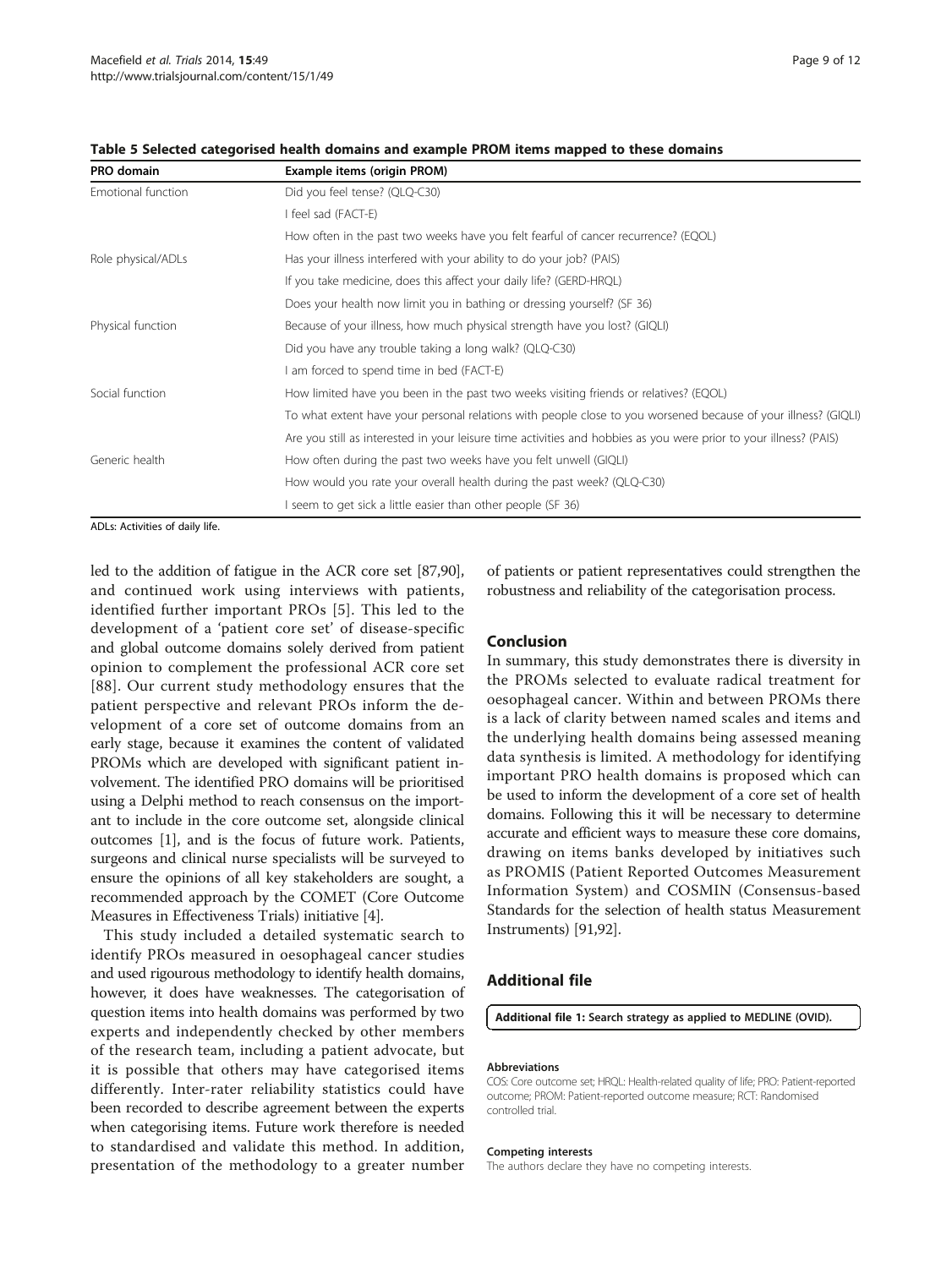#### <span id="page-9-0"></span>Authors' contributions

RM conducted and coordinated the review and drafted the manuscript. MJ was involved in the systematic databases searches, data extraction and contributed to the draft manuscript. IK and JN contributed to the systematic search for studies. RW helped to screen abstracts for the review. ST contributed to the design of the study. MS checked the data extraction, grouped data into PRO domains and contributed to the draft manuscript. JB conceived the idea for the review, was involved in the design of the study and data extraction, grouped data into PRO domains, contributed to the draft manuscript and supervised the project. All authors read and approved the final manuscript.

#### Acknowledgements

This work was supported by the UK Medical Research Council Network of Hubs for Trials Methodology Research (ConDuCT Hub - Collaboration and iNnovation in DifficUlt and complex randomised Controlled Trials - G0800800) and the National Institute for Health Research (NIHR) Patient Benefit Program PB-PG- 0807–14131. The views expressed in this publication are those of the author(s) and not necessarily those of the NHS, the NIHR or the Department of Health.

The authors thank Mrs Jackie Elliott, representative of the Gastro/ Oesophageal Support & Help (GOSH) group, Bristol, for checking the categorisation of items.

#### Author details

<sup>1</sup>School of Social and Community Medicine, University of Bristol, Canynge Hall, 39 Whatley Road, Bristol BS8 2PS, UK. <sup>2</sup>Department of Medical Psychology, Academic Medical Center/University of Amsterdam, Meibergdreef 5, Amsterdam NL 1105 AZ, Netherlands. <sup>3</sup>Department of Public Health, Erasmus MC, P.O. Box 2040, Rotterdam NL 3000 CA, Netherlands. 4 Division of Surgery, Head and Neck, University Hospitals Bristol NHS Foundation Trust, Level 3, Dolphin House, Bristol Royal Infirmary, Marlborough Street, Bristol BS2 8HW, UK.

#### Received: 3 October 2013 Accepted: 17 January 2014 Published: 5 February 2014

#### References

- 1. Blencowe NS, Strong S, McNair AGK, Brookes ST, Crosby T, Griffin SM, Blazeby JM: Reporting of short-term clinical outcomes after esophagectomy: a systematic review. Ann Surg 2012, 255:658-666.
- 2. Dwan K, Altman DG, Arnaiz JA, Bloom J, Chan AW, Cronin E, Decullier E, Easterbrook PJ, Von Elm E, Gamble C, Ghersi D, Ioannidis JP, Simes J, Williamson PR: Systematic review of the empirical evidence of study publication bias and outcome reporting bias. Plos One 2008, 3:e3081.
- 3. Williamson PR, Altman DG, Blazeby JM, Clarke M, Devane D, Gargon E, Tugwell P: Developing core outcome sets for clinical trials: issues to consider. Trials 2012, 13:132.
- 4. COMET (Core Outcome Measures in Effectiveness Trials) Initiative. [http://www.comet-initiative.org/.](http://www.comet-initiative.org/)
- 5. Sanderson T, Morris M, Calnan M, Richards P, Hewlett S: What outcomes from pharmacologic treatments are important to people with rheumatoid arthritis? Creating the basis of a patient core set. Arthrit Care Res 2010, 62:640–646.
- 6. US Department of Health and Human Services Food and Drug Administration: Guidance for industry. Patient-reported outcome measures: use in medical product development to support labeling claims; 2009. [http://www.](http://www.fda.gov/downloads/Drugs/GuidanceComplianceRegulatoryInformation/Guidances/UCM193282.pdf) [fda.gov/downloads/Drugs/GuidanceComplianceRegulatoryInformation/](http://www.fda.gov/downloads/Drugs/GuidanceComplianceRegulatoryInformation/Guidances/UCM193282.pdf) [Guidances/UCM193282.pdf.](http://www.fda.gov/downloads/Drugs/GuidanceComplianceRegulatoryInformation/Guidances/UCM193282.pdf)
- 7. Jacobs M, Macefield RC, Blazeby JMKI, Van Berge Henegouwen MI, De Haes HC, Smets EM, Sprangers MA: Systematic review reveals limitations of studies evaluating health-related quality of life after potentially curative treatment for esophageal cancer. Qual Life Res 2012, 22:1787–1803.
- 8. Parameswaran R, McNair A, Avery KNL, Berrisford RG, Wajed SA, Sprangers MAG, Blazeby JM: The role of health-related quality of life outcomes in clinical decision making in surgery for esophageal cancer: a systematic review. Ann Surg Oncol 2008, 15:2372–2379.
- 9. Jacobs M, Macefield RC, Elbers RG, Sitnikova K, Korfage IJ, Smets EM, Henselmans I, Van Berge Henegouwen MI, De Haes JC, Blazeby JM, Sprangers MA: Meta-analysis shows clinically relevant and long-lasting deterioration in health-related quality of life after esophageal cancer surgery. Qual Life Res 2013. [Epub ahead of print].
- 10. Guyatt GH, Feeny DH, Patrick DL: Measuring health-related quality of life. Ann Intern Med 1993, 118:622–629.
- 11. Ariga H, Nemoto K, Miyazaki S, Yoshioka T, Ogawa Y, Sakayauchi T, Jingu K, Miyata G, Onodera K, Ichikawa H, Kamei T, Kato S, Ishioka C, Satomi S, Yamada S: Prospective comparison of surgery alone and chemoradiotherapy with selective surgery in resectable squamous cell carcinoma of the esophagus. Int J Radiat Oncol 2009, 75:348–356.
- 12. Avery KNL, Metcalfe C, Barham CP, Alderson D, Falk SJ, Blazeby JM: Quality of life during potentially curative treatment for locally advanced oesophageal cancer. British J Surg 2007, 94:1369–1376.
- 13. Barbour AP, Lagergren P, Hughes R, Alderson D, Barham CP, Blazeby JM: Health-related quality of life among patients with adenocarcinoma of the gastro-oesophageal junction treated by gastrectomy or oesophagectomy. Brit J Surg 2008, 95:80–84.
- 14. Blazeby JM, Farndon JR, Donovan J, Alderson D: A prospective longitudinal study examining the quality of life of patients with esophageal carcinoma. Cancer 2000, 88:1781–1787.
- 15. Blazeby JM, Sanford E, Falk SJ, Alderson D, Donovan JL: Health-related quality of life during neoadjuvant treatment and surgery for localized esophageal carcinoma. Cancer 2005, 103:1791–1799.
- 16. Blazeby JM, Williams MH, Brookes ST, Alderson D, Farndon JR: Quality-of-lifemeasurement in patients with esophageal cancer. Gut 1995, 37:505–508.
- 17. Brooks JA, Kesler KA, Johnson CS, Ciaccia D, Brown JW: Prospective analysis of quality of life after surgical resection for esophageal cancer: Preliminary results. J Surg Oncol 2002, 81:185-194.
- 18. Cense HA, Visser MRM, Van Sandick JW, de Boer AGEM, Lamme B, Obertop H, Van Lanschot JJB: Quality of life after colon interposition by necessity for esophageal cancer replacement. J Surg Oncol 2004, 88:32–38.
- 19. Chang LC, Oelschlager BK, Quiroga E, Parra JD, Mulligan M, Wood DE, Pellegrini CA: Long-term outcome of esophagectomy for high-grade dysplasia or cancer found during surveillance for Barrett's esophagus. J Gastrointest Surg 2006, 10:341–346.
- 20. de Boer AGEM, Genovesi PIO, Sprangers MAG, van Sandick JW, Obertop H, van Lanschot JJB: Quality of life in long-term survivors after curative transhiatal oesophagectomy for oesophageal carcinoma. Brit J Surg 2000, 87:1716–1721.
- 21. de Boer AGEM, van Lanschot JJB, van Sandick JW, Hulscher JBF, Stalmeier PFM, de Haes JCJM, Tilanus HW, Obertop H, Sprangers MAG: Quality of life after transhiatal compared with extended transthoracic resection for adenocarcinoma of the esophagus. J Clin Oncol 2004, 22:4202-4208.
- 22. Djarv T, Lagergren J, Blazeby JM, Lagergren P: Long-term health-related quality of life following surgery for oesophageal cancer. Brit J Surg 2008, 95:1121–1126.
- 23. Egberts JH, Schniewind B, Bestmann B, Schafmayer C, Egberts F, Faendrich F, Kuechler T, Tepel J: Impact of the site of anastomosis after oncologic esophagectomy on quality of life - A prospective, longitudinal outcome study. Ann Surg Oncol 2008, 15:566–575.
- 24. Gillham CM, Aherne N, Rowley S, Moore J, Hollywood D, O'Byrne K, Reynolds JV: Quality of life and survival in patients treated with radical chemoradiation alone for oesophageal cancer. Clin Oncol-Uk 2008, 20:227–233.
- 25. Gockel I, Gonner U, Domeyer M, Lang H, Junginger T: Long-term survivors of esophageal cancer: disease-specific quality of life, general health and complications. J Surg Oncol 2010, 102:516–522.
- 26. Gradauskas P, Rubikas R, Saferis V: Changes in quality of life after esophageal resections for carcinoma. Medicina 2006, 42:187–194.
- 27. Hallas CN, Patel N, Oo A, Jackson M, Murphy P, Drakeley MJ, Soorae A, Page RD: Five-year survival following oesophageal cancer resection: psychosocial functioning and quality of life. Psychol Health Med 2001, 6:85–94.
- 28. Headrick JR, Nichols FC, Miller DL, Allen MS, Trastek VF, Deschamps C, Schleck CD, Thompson AM, Pairolero PC: High-grade esophageal dysplasia: long-term survival and quality of life after esophagectomy. Ann Thorac Surg 2002, 73:1697–1702.
- 29. Higuchi A, Minamide J, Ota Y, Takada K, Aoyama N: Evaluation of the quality of life after surgical treatment for thoracic esophageal cancer. Esophagus 2006, 3:53–59.
- 30. Hurmuzlu M, Aarstad HJ, Aarstad AKH, Hjermstad MJ, Viste A: Healthrelated quality of life in long-term survivors after high-dose chemoradiotherapy followed by surgery in esophageal cancer. Dis Esophagus 2011, 24:39–47.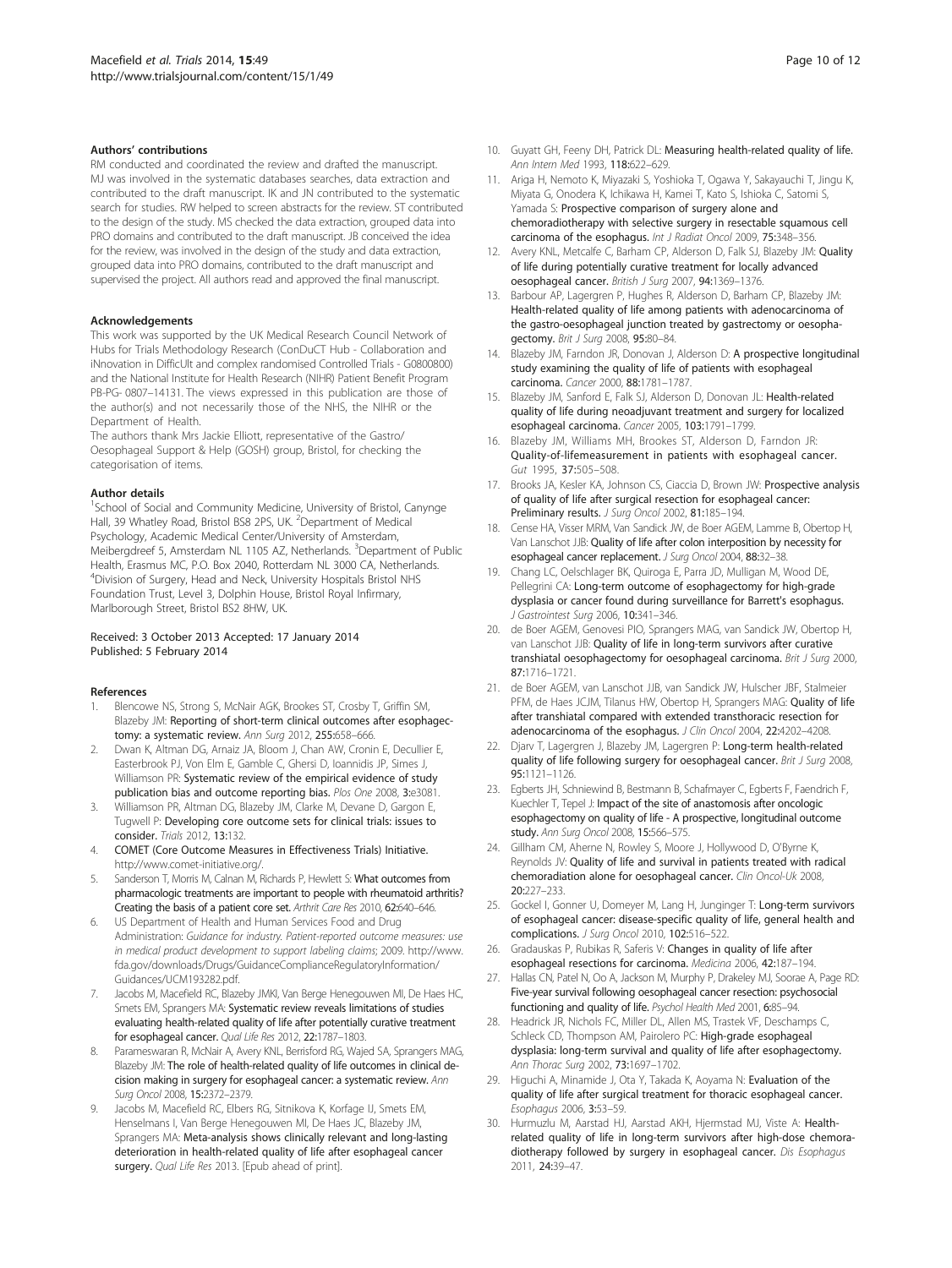- <span id="page-10-0"></span>31. Lagergren P, Avery KNL, Hughes R, Barham CP, Alderson D, Falk SJ, Blazeby JM: Health-related quality of life among patients cured by surgery for esophageal cancer. Cancer-Am Cancer Soc 2007, 110:686–693.
- 32. Leibman S, Smithers BM, Gotley DC, Martin I, Thomas J: Minimally invasive esophagectomy. Surg Endosc 2006, 20:428–433.
- 33. Luketich JD, Alvelo-Rivera M, Buenaventura PO, Christie NA, McCaughan JS, Litle VR, Schauer PR, Close JM, Fernando HC: Minimally invasive esophagectomy - outcomes in 222 patients. Ann Surg 2003, 238:486–494.
- 34. Martin L, Lagergren J, Lindblad M, Rouvelas I, Lagergren P: Malnutrition after oesophageal cancer surgery in Sweden. Brit J Surg 2007, 94:1496–1500.
- 35. McLarty AJ, Deschamps C, Trastek VF, Allen MS, Pairolero PC, Harmsen WS: Esophageal resection for cancer of the esophagus: long-term function and quality of life. Ann Thorac Surg 1997, 63:1568-1572.
- 36. Moraca RJ, Low DE: Outcomes and health-related quality of life after esophagectomy for high-grade dysplasia and intramucosal cancer. Arch Surg-Chicago 2006, 141:545–549.
- 37. Nakamura M, Kido Y, Hosoya Y, Yano M, Nagai H, Monden M: Postoperative gastrointestinal dysfunction after 2-field versus 3-field lymph node dissection in patients with esophageal cancer. Surg Today 2007, 37:379–382.
- 38. Ohanlon DM, Harkin M, Karat D, Sergeant T, Hayes N, Griffin SM: Quality-of-life assessment in patients undergoing treatment for esophageal-carcinoma. Brit J Surg 1995, 82:1682–1685.
- 39. Olsen MF, Larsson M, Hammerlid E, Lundell L: Physical function and quality of life after thoracoabdominal oesophageal resection - results of a longitudinal follow-up study. Digest Surg 2005, 22:63–68.
- 40. Parameswaran R, Blazeby JM, Hughes R, Mitchell K, Berrisford RG, Wajed SA: Health-related quality of life after minimally invasive oesophagectomy. Brit J Surg 2010, 97:525–531.
- 41. Reynolds JV, McLaughlin R, Moore J, Rowley S, Ravi N, Byrne PJ: Prospective evaluation of quality of life in patients with localized oesophageal cancer treated by multimodality therapy or surgery alone. Brit J Surg 2006, 93:1084–1090.
- 42. Rosmolen WD, Boer KR, de Leeuw RJR, Gamel CJ, Henegouwen MIV, Bergman JJGHM, Sprangers MAG: Quality of life and fear of cancer recurrence after endoscopic and surgical treatment for early neoplasia in Barrett's esophagus. Endoscopy 2010, 42:525–531.
- 43. Rutegard M, Lagergren J, Ronvelas I, Lindblad M, Blazeby JM, Lagergren P: Population-based study of surgical factors in relation to health-related quality of life after oesophageal cancer resection. Brit J Surg 2008, 95:592–601.
- 44. Safieddine N, Xu W, Quadri SM, Knox JJ, Hornby J, Sulman J, Wong R, Guindi M, Keshavjee S, Darling G: Health-related quality of life in esophageal cancer: effect of neoadjuvant chemoradiotherapy followed by surgical intervention. J Thorac Cardiov Sur 2009, 137:36-42.
- 45. Schembre D, Arai A, Levy S, Farrell-Ross M, Low D: Quality of life after esophagectomy and endoscopic therapy for Barrett's esophagus with dysplasia. Dis Esophagus 2010, 23:458–464.
- 46. Schmidt CE, Bestmann B, Kuchler T, Schmid A, Kremer B: Quality of life associated with surgery for esophageal cancer: differences between collar and intrathoracic anastomoses. World J Surg 2004, 28:355-360.
- 47. Schneider L, Hartwig W, Aulmann S, Lenzen C, Strobel O, Fritz S, Hackert T, Keller M, Buehler MW, Werner J: Quality of life after emergency vs. elective esophagectomy with cervical reconstruction. Scand J Surg 2010, 99:3–8.
- 48. Servagi-Vernat S, Bosset M, Crehange G, Buffet-Miny J, Puyraveau M, Maingon P, Mercier M, Bosset JF: Feasibility of chemoradiotherapy for oesophageal cancer in elderly patients aged ≥ 75 years. A prospective, single-arm Phase II study. Drug Aging 2009, 26:255-262.
- 49. Spector NM, Hicks FD, Pickleman J: Quality of life and symptoms after surgery for gastroesophageal cancer. Gastroenterol Nurs 2002, 25:120-125.
- 50. Staal EFWC, van Sandick JW, van Tinteren H, Cats A, Aaronson NK: Health-related quality of life in long-term esophageal cancer survivors after potentially curative treatment. J Thorac Cardiov Sur 2010, 140:777-783.
- 51. Stein HJ, Feith M, Mueller J, Werner M, Siewert JR: Limited resection for early adenocarcinoma in Barrett's esophagus. Ann Surg 2000, 232:733–740.
- 52. Sweed MR, Schiech L, Barsevick A, Babb JS, Goldberg M: Quality of life after esophagectomy for cancer. Oncol Nurs Forum 2002, 29:1127–1131.
- 53. Tan QY, Wang RW, Jiang YG, Fan SZ, Hsin MKY, Gong TQ, Zhou JH, Zhao YP: Lung volume reduction surgery allows esophageal tumor resection in selected esophageal carcinoma with severe emphysema. Ann Thorac Surg 2006, 82:1849–1856.
- 54. Teoh AYB, Chiu PWY, Wong TCL, Liu SYW, Wong SKH, Ng EKW: Functional performance and quality of life in patients with squamous esophageal carcinoma receiving surgery or chemoradiation. Results from a randomized trial. Ann Surg 2011, 253:1–5.
- Van Meerten E, Van Der Gaast A, Looman CWN, Tilanus HWG, Muller K, Essink-Bot ML: Quality of life during neoadjuvant treatment and after surgery for resectable esophageal carcinoma. Int J Radiat Oncol 2008, 71:160–166.
- 56. Vanknippenberg FCE, Out JJ, Tilanus HW, Mud HJ, Hop WCJ, Verhage F: Quality of life in patients with resected esophageal cancer. Soc Sci Med 1992, 35:139-145.
- 57. Verschuur EML, Steyerberg EW, Kuipers EJ, Essink-Bot ML, Tran KTC, Van der Gaast A, Tilanus HW, Siersema PD: Experiences and expectations of patients after oesophageal cancer surgery: an explorative study. Eur J Cancer Care 2006, 15:324–332.
- 58. Viklund P, Lindblad M, Lagergren J: Influence of surgery-related factors on quality of life after esophageal or cardia cancer resection. World J Surg 2005, 29:841–848.
- 59. Viklund P, Wengstrom Y, Rouvelas I, Lindblad M, Lagergren J: Quality of life and persisting symptoms after oesophageal cancer surgery. Eur J Cancer 2006, 42:1407–1414.
- 60. Wang H, Feng MX, Tan LJ, Wang Q: Comparison of the short-term quality of life in patients with esophageal cancer after subtotal esophagectomy via videoassisted thoracoscopic or open surgery. Dis Esophagus 2010, 23:408–414.
- 61. Wang H, Tan LJ, Feng MX, Zhang Y, Wang Q: Comparison of the short-term health-related quality of life in patients with esophageal cancer with different routes of gastric tube reconstruction after minimally invasive esophagectomy. Qual Life Res 2011, 20:179–189.
- 62. Yamashita H, Okuma K, Seto Y, Mori K, Kobayashi S, Wakui R, Ohtomo K, Nakagawa K: A retrospective comparison of clinical outcomes and quality of life measures between definitive chemoradiation alone and radical surgery for clinical stage II-III esophageal carcinoma. J Surg Oncol 2009, 100:435–441.
- 63. Zhang C, Wu QC, Hou PY, Zhang M, Li QA, Jiang YJ, Chen D: Impact of the method of reconstruction after oncologic oesophagectomy on quality of life - a prospective, randomised study. Eur J Cardio-Thorac 2011, 39:109-114.
- 64. Zieren HU, Jacobi CA, Zieren J, Muller JM: Quality of life following resection of oesophageal carcinoma. Brit J Surg 1996, 83:1772–1775.
- 65. Zieren HU, Muller JM, Jacobi CA, Pichlmaier J, Muller RP, Staar S: Adjuvant postoperative radiation-therapy after curative resection of squamous-cell carcinoma of the thoracic esophagus - a prospective randomized study. World J Surg 1995, 19:444–449.
- 66. Blazeby JM, Conroy T, Hammerlid E, Fayers P, Sezer O, Koller M, Arraras J, Bottomley A, Vickery CW, Etienne PL, Alderson D: Clinical and psychometric validation of an EORTC questionnaire module, the EORTC QLQ-OES18, to assess quality of life in patients with oesophageal cancer. Eur J Cancer 2003, 39:1384–1394.
- 67. Darling G, Eton DT, Sulman J, Casson AG, Cella D: Validation of the functional assessment of cancer therapy esophageal cancer subscale. Cancer 2006, 107:854–863.
- 68. Velanovich V: The development of the GERD-HRQL symptom severity instrument. Dis Esophagus 2007, 20:130–134.
- 69. Hicks FD, Spector NM: The life after gastric surgery index: conceptual basis and initial psychometric assessment. Gastroenterol Nurs 2004, 27:50–54.
- 70. Nakamura M, Kido Y, Egawa T: Development of a 32-item scale to assess postoperative dysfunction after upper gastrointestinal cancer Resection. J Clin Nurs 2008, 17:1440–1449.
- 71. Blazeby JM, Alderson D, Winstone K, Steyn R, Hammerlid E, Arraras J, Farndon JR: Development of an EORTC questionnaire module to be used in quality of life assessment for patients with oesophageal cancer. Eur J Cancer 1996, 32A:1912–1917.
- 72. Eypasch E, Williams JI, Wooddauphinee S, Ure BM, Schmulling C, Neugebauer E, Troidl H: Gastrointestinal quality of life index - development, validation and application of a new instrument. Br J Surg 1995, 82:216-222.
- 73. De Haes JCJM, Vanknippenberg FCE, Neijt JP: Measuring psychological and physical distress in cancer patients - structure and application of the Rotterdam symptom checklist. Br J Cancer 1990, 62:1034-1038.
- 74. Aaronson NK, Ahmedzai S, Bergman B, Bullinger M, Cull A, Duez NJ, Filiberti A, Flechtner H, Fleishman SB, Dehaes JCJM, Kaasa S, Klee M, Osoba D, Razavi D, Rofe PB, Schraub S, Sneeuw K, Sullivan M, Takeda F: The European Organization for Research and Treatment of Cancer QLQ-C30 - a quality-of-life instrument for use in international clinical trials in oncology. J Natl Cancer Inst 1993, 85:365–376.